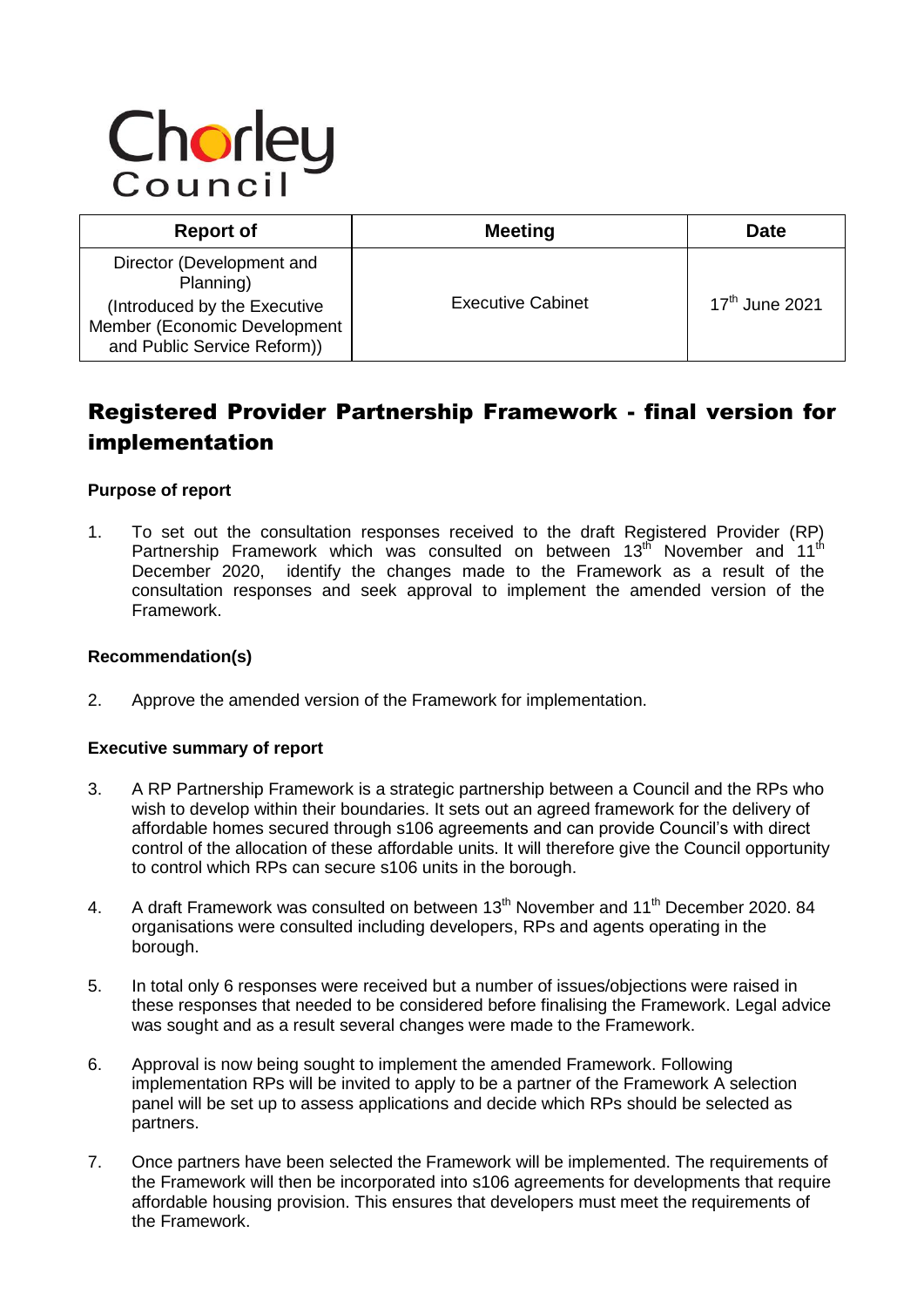| <b>Confidential report</b><br>Please bold as appropriate | Yes | <b>No</b> |
|----------------------------------------------------------|-----|-----------|
|                                                          |     |           |

| <b>Key Decision?</b>       | Yes | .Nc |
|----------------------------|-----|-----|
| Please bold as appropriate |     |     |

# **Reasons for recommendation(s) (If the recommendations are accepted)**

8. To enable the Council to have direct control of the allocation of affordable units secured through s106 agreements.

#### **Alternative options considered and rejected**

9. None.

#### **Corporate priorities**

10. This report relates to the following Strategic Objectives:

| Involving residents in improving their local<br>area and equality of access for all |  |  | A strong local economy  |       |                             |                                                                                             |  |
|-------------------------------------------------------------------------------------|--|--|-------------------------|-------|-----------------------------|---------------------------------------------------------------------------------------------|--|
| communities                                                                         |  |  | Clean, safe and healthy | homes | and $\mathsf{I} \checkmark$ | An ambitious council that does more<br>to meet the needs of residents and<br>the local area |  |

### **Background**

- 11. A RP Partnership Framework is a strategic partnership between a Council and the RPs who wish to develop within their boundaries. It sets out an agreed framework for the delivery of affordable homes secured through s106 agreements and can provide Council's with direct control of the allocation of these affordable units. It will therefore give the Council opportunity to control which RPs can secure s106 units in the borough. The Council is a RP so will also be able to apply to be on the Framework and have the opportunity to secure some of these units.
- 12. A draft Framework was consulted on between 13<sup>th</sup> November and 11<sup>th</sup> December 2020. 84 organisations were consulted including developers, RPs and agents operating in the borough.
- 13. In total only 6 responses were received but a number of issues/objections were raised in these responses that needed to be considered before finalising the Framework. Legal advice was sought and as a result several changes were made to the Framework.
- 14. Approval is now being sought to approve the amended Framework for implementation.

## **Summary of responses to draft RP Partnership Framework**

15. The responses received are set out in Appendix 1 of this report and are summarised below:

Challenges to the lawfulness of the Framework

• Several responses advised that the Council should take legal advice as to whether or not the Framework would fall within and be contrary to competition law as it sets a fixed transfer price for affordable units and limits which RPs can be a partner. This creates a dominant position for a limited number of RPs and creates an anti-competitive process.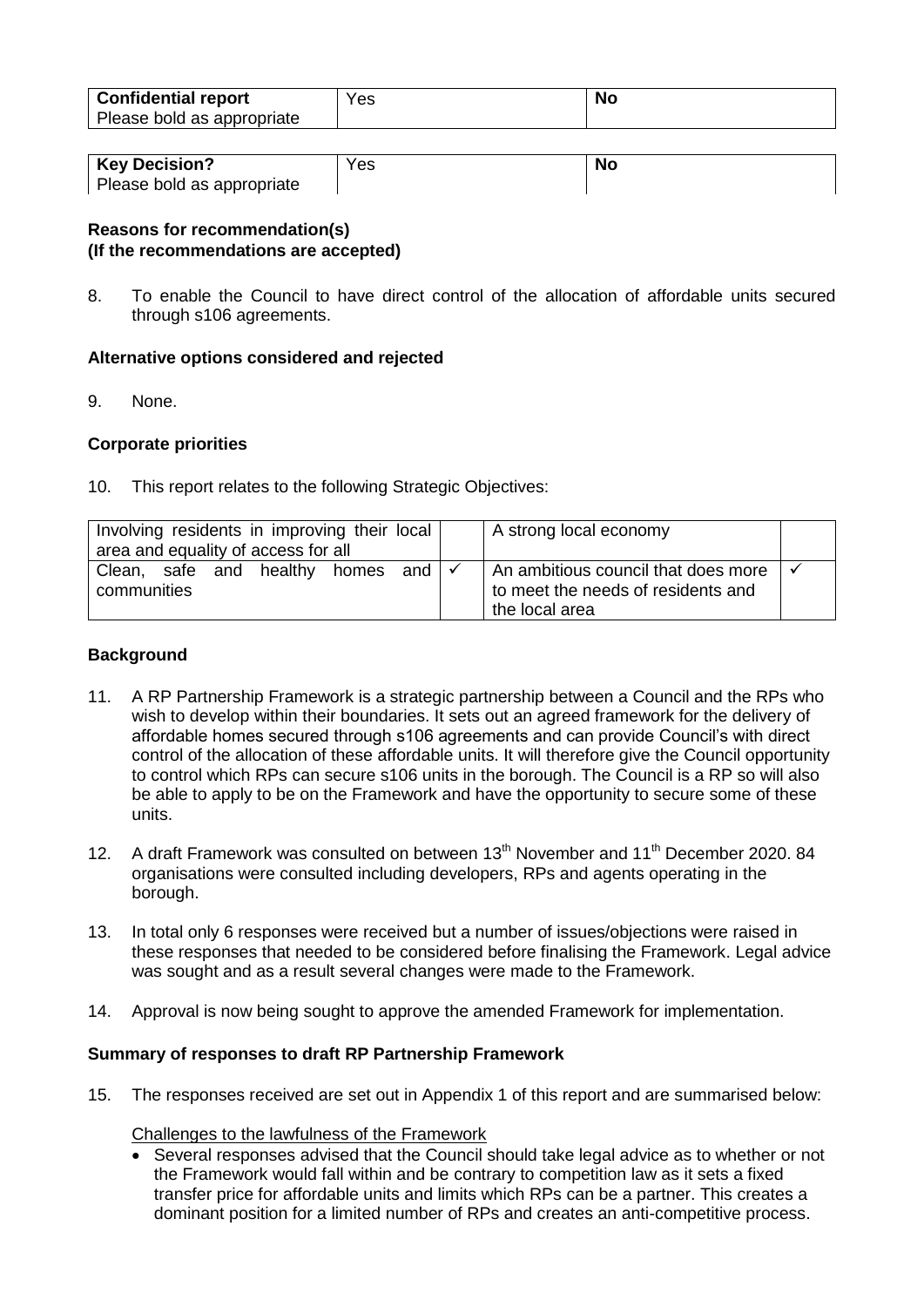• One response stated that they will object to the Framework being brought forward without any evidence being consulted on which demonstrates the need for the Framework, whether this approach actually benefits suppliers and beneficiaries of housing, the impacts of such an approach and how the fixed transfer prices have been arrived at.

### Membership criteria and number of partners

- The membership criteria places unreasonable restriction on which RPs can operate in the area. The only requirement should be that they are on the governments list of Registered Providers of Social Housing.
- Can the requirement for only RPs that have existing stock of at least 75 units in the borough be changed? This excludes RPs that are actively developing in the borough but do not yet have 75 units.
- The number of partners should be limited to ensure partners can secure units, the Framework currently only sets out a minimum of 5 partners.

#### Fixed transfer values

- Concerns about the lawfulness of having fixed transfer prices as identified above.
- A single approach across the borough does not recognise that transfer values will differ across the Council area due to different Housing Market Areas and property values.
- A provider should be able to agree the transfer value based on the current market situation and type of dwellings proposed.
- The transfer values are significantly below what would be expected in a competitive scenario and below what has been achieved in Chorley.
- Household income and affordability are limited factors in determining the price of an affordable dwelling.
- Could allow developers to argue viability or cut quality standards.
- It is not practical to agree the fixed transfer values at the outline planning application stage when the s106 is signed as the size and type of dwellings are not known at this stage.

#### Allocation process

- How will an RP be selected to take on units (if the Council does not want them) if the price is fixed? Will this be on a rotational basis?
- The Council should stipulate who the units go to otherwise it is left to who developers prefer and could be open to foul play. Recommend a rota system.

#### **Councils response and amendments to Framework**

- 16. Following the analysis of the consultation responses received a number of changes were made to the Framework. The Council's response to each consultation response is set out in Appendix 1 of this report and the amended Framework is set out in Appendix 2.
- 17. The main changes proposed are identified below:

#### The transfer values will be a guide rather than fixed

18. Legal advice has been sought on whether having fixed transfer values in the Framework is contrary to competition law. It concludes *"By joining the Framework, the RPs could be deemed to be entering into an agreement between themselves and the Council in its capacity as an RP, being a potential acquirer of section 106 affordable housing units, to fix the transfer prices for the purchase of the section 106 affordable housing units from the developer, potentially in breach of competition law. To avoid this, we advise that the Framework should not require the RPs only to pay the fixed transfer price but that the transfer prices in the Framework should be seen as guidance to influence the negotiation of the transfer price between the RP and the developer."* We may therefore be open to challenge if we keep them.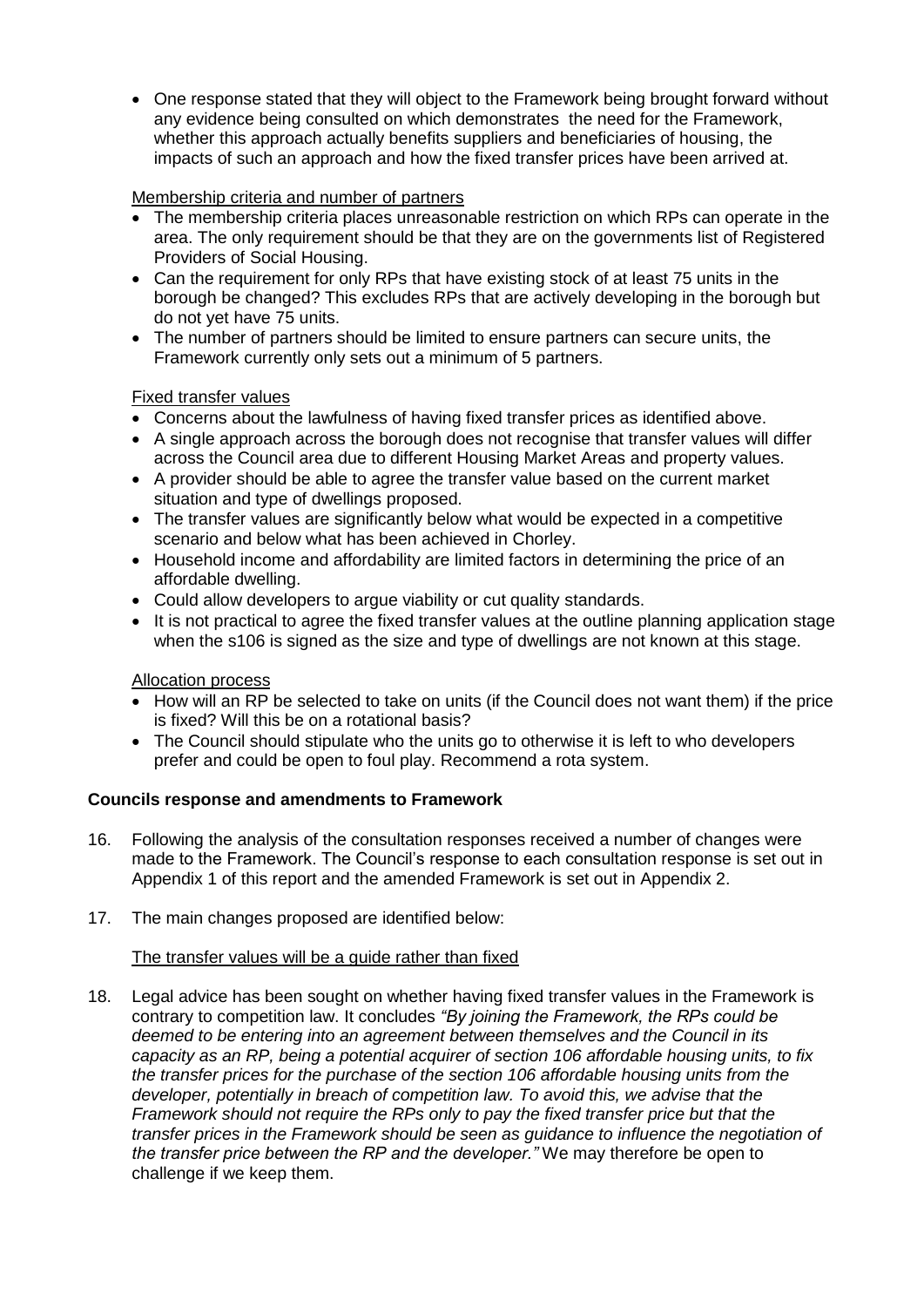19. Continuum were commissioned to provide the fixed transfer values. Their report sets out proposed transfer values however they do recommend undertaking further research with Registered Providers to assess the appropriateness of the application of the calculated transfer values. They acknowledge that in areas of the Borough that are performing well, their transfer values for shared ownership are lower than the values generated from price paid data provided by Jigsaw. They also state *"When setting Transfer Values for affordable*  housing if the values are too low it could serve to create an adverse impact on the viability of *proposed private sector schemes. Developers will achieve less value for each affordable house from Registered Providers which could lead to less affordable houses being delivered overall. Further research is required to determine where to set Transfer Values to achieve the optimum balance between viability at the decision-making stage and true affordability of affordable homes."* Therefore, if we did keep the fixed transfer values we would be open to challenge if we did not undertake further research.

The membership criteria has been amended to remove the 75 dwelling threshold and allow RP's that have any amount of existing stock in the borough to apply to be a partner

20. The purpose of the threshold was to limit which RPs can apply to be a partner of the Framework and only allow those with a significant existing presence to apply. The threshold of 75 dwellings was selected as it seemed a reasonable threshold and enabled the Council to be a partner. Several consultees have requested that this threshold is removed as it limits how many RPs can apply and some RPs have implied that they will object to the introduction of the Framework/seek a judicial review if we proceed without sufficient evidence of where the figure came from. It has therefore been amended and RPs with any existing stock or those that have secured s106 units but not yet developed them can apply to be a partner. The selection process will enable any poor performing RPs to be refused as a partner of the Framework.

#### **Next Steps**

- 21. Following approval to implement the Framework it will be circulated to developers, RPs and agents in the borough along with a summary of representations received and the Council's response.
- 22. RPs will then be invited to apply to be a partner of the Framework. A selection panel will be set up to assess applications and decide which RPs should be selected as partners.
- 23. Once partners have been selected the Framework will be implemented. The requirements of the Framework will then be incorporated into s106 agreements for developments that require affordable housing provision. This ensures that developers must meet the requirements of the Framework.

#### **Implications of report**

- 24. Risks are addressed in the body of the report.
- 25. This report has implications in the following areas and the relevant Directors' comments are included:

| Finance                                     | ✔ | <b>Customer Services</b>                  |  |  |
|---------------------------------------------|---|-------------------------------------------|--|--|
| <b>Human Resources</b>                      |   | <b>Equality and Diversity</b>             |  |  |
| Legal                                       | ✔ | Integrated Impact Assessment<br>required? |  |  |
| No significant implications in this<br>area |   | <b>Policy and Communications</b>          |  |  |